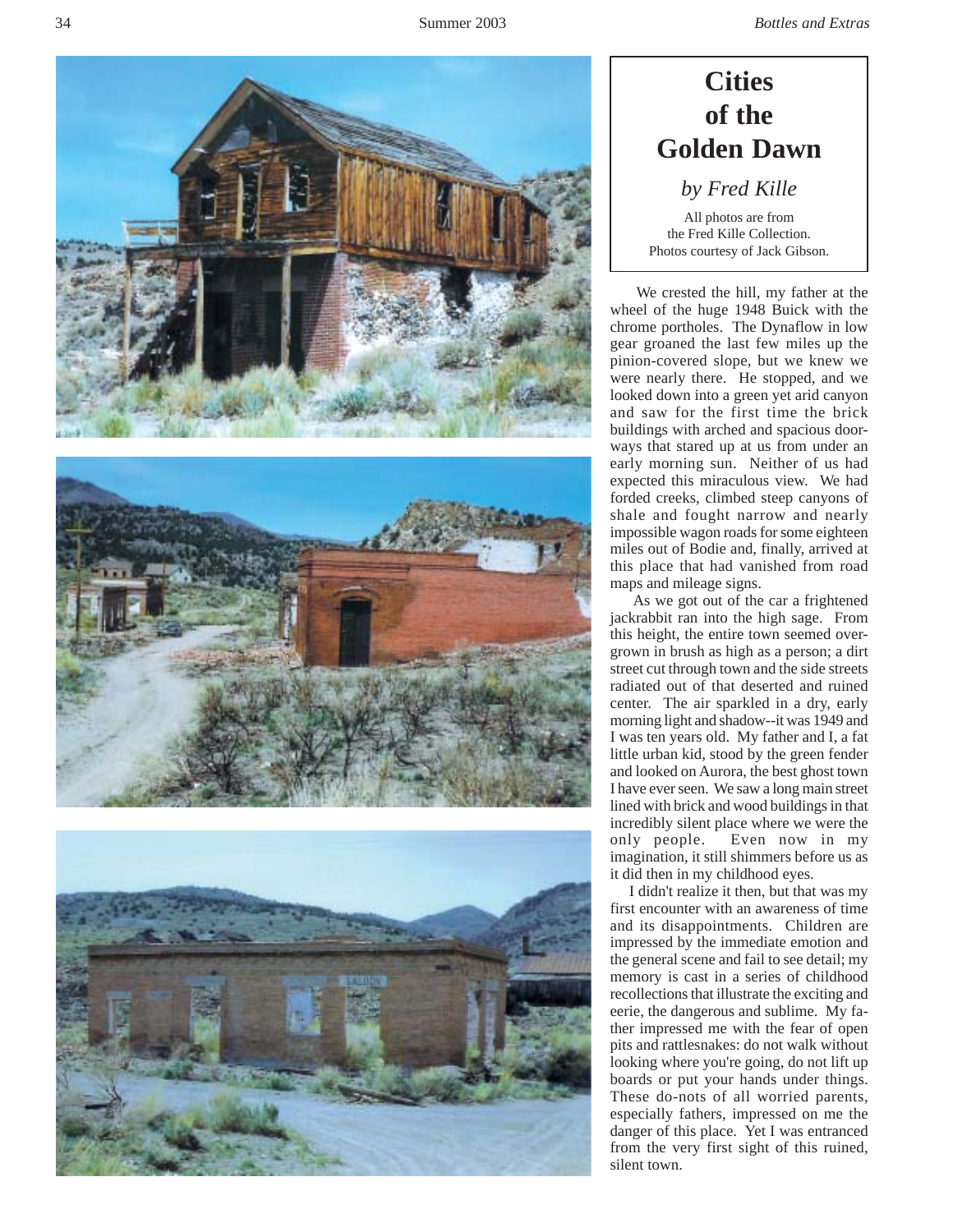That day proved an exhilarating series of explorations in the fantasy of a small boy. While my father set up the tripod and carefully took pictures of the place, I wandered through the buildings on the main street. The cool darkness of the dilapidated Esmeralda Hotel with its upper floors caved in and its scattered furniture and debris; the Last Chance Saloon slightly leaning with a rickety stairway to the second story where a woodburning stove stood in one corner with its rusty pipe slanting through a peaked and rotting ceiling. On the corner street, a brick building with huge arched doors and iron shutters stood roofless--a rectangular white sign SALOON painted on the crumbling exterior wall. I wandered through this street and through these buildings with awe and fear. But the town we saw from the hill was not the town I walked through. Each perspective had its particular excitement, but the panoramic view we saw was that of another, more subtle place. Once surrounded by vacant buildings and dark windows and high sage, one feels differently. The unexpected is immediate and coiled at your feet; impressions become scattered and incoherent. One impression is cancelled by another, which, in turn, is again cancelled with a movement of the head or the looking around a corner.

 After my father took his pictures and changed to a smaller camera, we began to explore. It took several hours to see the main street. We started from the hotel and walked to the other end of town where the livery stable with wagons and equipment stood. My imagination flared upon seeing the wagons and the two huge bellows, of wood and leather construction, which were connected to a dark furnace. They were housed in a large barn-like building of weathered wood, slightly leaning. The blacksmith's shop and the livery stable were one. Tools were scattered on long benches attached to the walls. Rotting leather harnesses and straps and wagon wheels seemed left where they were last used. I was fascinated. The wooden roof leaked sunlight and, in a semi-light, I saw the faint dust rising up and floating in bright streaks from where I had just walked on the powdery floor. It was eerie and fascinating, a placement of myself on a genuine Twentieth-Century Fox set somewhere in a desolate land. Fantasy and the actual mingled in ways I find difficult to explain.

 That afternoon we set up camp on a flat tailing pile above the town and my father prepared lunch. It was warm, yet we could see snow on the higher peaks of a distant mountain range. My father was in no hurry to return to the town. He lingered over the view and, as I look back to this time, it was as if he were unable to believe what we saw before us. It was a fantasy, perhaps another set piece for a new western film like Yellow Sky. Only the green Buick with molded fenders sparkling among the old buildings gave us a fixed reality--it was the only obtrusive object in the panoramic landscape of town and surrounding hills. I was suddenly aware of the entire place, the hills behind hills that offered untold exploration in the mind. The extensive mining and the scattered cabins, those roads that either switchbacked over a peak or went straight ahead as a thin shining ribbon and vanished into the shadow of a further canyon.

 But we never walked into those canyons; instead we explored the cabins on the outer fringe of the town. The scattered furniture, the spidery hanging screen doors, the creaking of tin roofs and floorboards. The thin walls were covered with

Words move, music moves Only in time; but that which is only living Can only die. Words, after speech, reach Into the silence. Only by the form, the pattern, Can words or music reach The stillness, as a Chinese jar still Moves perpetually in its silence. Burnt Norton

newspapers dating from the 1860s—advertisements with bearded gentlemen giving testimonials and somewhat plump ladies displaying the latest fashions; or reports of the latest mining explorations and profits; or national concerns such as the latest Civil War skirmishes and battles won and lost. My father read these papers as I scrambled around the cabins looking, forever and simply looking: the scattered debris, the hanging and torn lace curtains with layers of dust, the paper-thin walls separating the small rooms. I rambled through bedrooms with iron beds and wooden dressers, was intrigued by the discarded clothing in closets or piled on floors or hanging out of trunks. I have always been a natural snoop. We spent many hours wandering the back streets of Aurora and even then did not see enough. I wanted more, more and more. I wanted to see the houses on the surrounding hills and explore the mines. I wanted to walk the back roads to those other, more obscure places. I intently focused and lost my focus, one object superseded another as if I were watching an unfolding drama in which I was entirely captured and dazed. But finally, in a failing light, my father and I had to return to camp.

 That evening a half moon hung over us and shined an intense light over the landscape. Dark outlines lighted the entire townsite. The walls of the Esmeralda and the many other gaunt buildings shined against an immense range of darkness. Aurora was a genuine ghost and haunted in the proper way. Yes, and still haunts. As an adult looking in retrospect at this translucent night, I am haunted by memory alone, simple and complex and confusing memory. We ate a late dinner by campfire. Exhaustion had taken both of us suddenly and swiftly. My father, then fortytwo, told me about his trip to Rhyolite as a young man. It was the same fantasy--the deserted streets, the empty buildings, the excitement of seeing an abandoned town for the first time. "Perhaps," he suggested, "you know that feeling now. Of seeing something for the first time and feeling different in it presence."

 He had given me several of the artifacts he had found many years ago at Rhyolite: old checks and papers from the open vaults in the bank, several purplized bottles, an old packsaddle. But I had seen Rhyolite the year before, and it wasn't deserted. People still lived there, and it was too close to the main road. Most of the buildings were gone and those still standing were empty. "Aurora could never be like Rhyolite," I confided to my father.

 We shared a large iron cot, and together looked up through the moonlight and tried to trace some of the more obvious constellations. Falling asleep under this bright sky was pleasant. The landscape swirled darkly in my imagination--those distant shining ribbons of road, those distant places that I would never see. I fought to keep awake. I wanted to look out over this place forever. The thought of leaving seemed too disappointing to be real. Something would happen. Maybe we could stay longer. I fell asleep with that reassuring hope. The next morning came early. Breakfast and a few hours prowling around the town. Then the packing. We would return, my father promised. We would return to Aurora next year and stay longer. We left with the excitement of an early return.

 But the mind of a small boy easily forgets. We did many things and went many places over the following years: camping in the Redwoods, traveling in Canada, taking in a World's Fair. We went to these places as a family. My father and I, however, continued our special outings. But the child's mind did not ruminate on Aurora; his imagination was stirred by ghost towns and canyons beyond canyons. My father bought a 1939 La Salle that became our official camping car, and we prowled the ghost towns of Death Valley and the Panamints. I learned to drive on those narrow and dusty roads. We explored the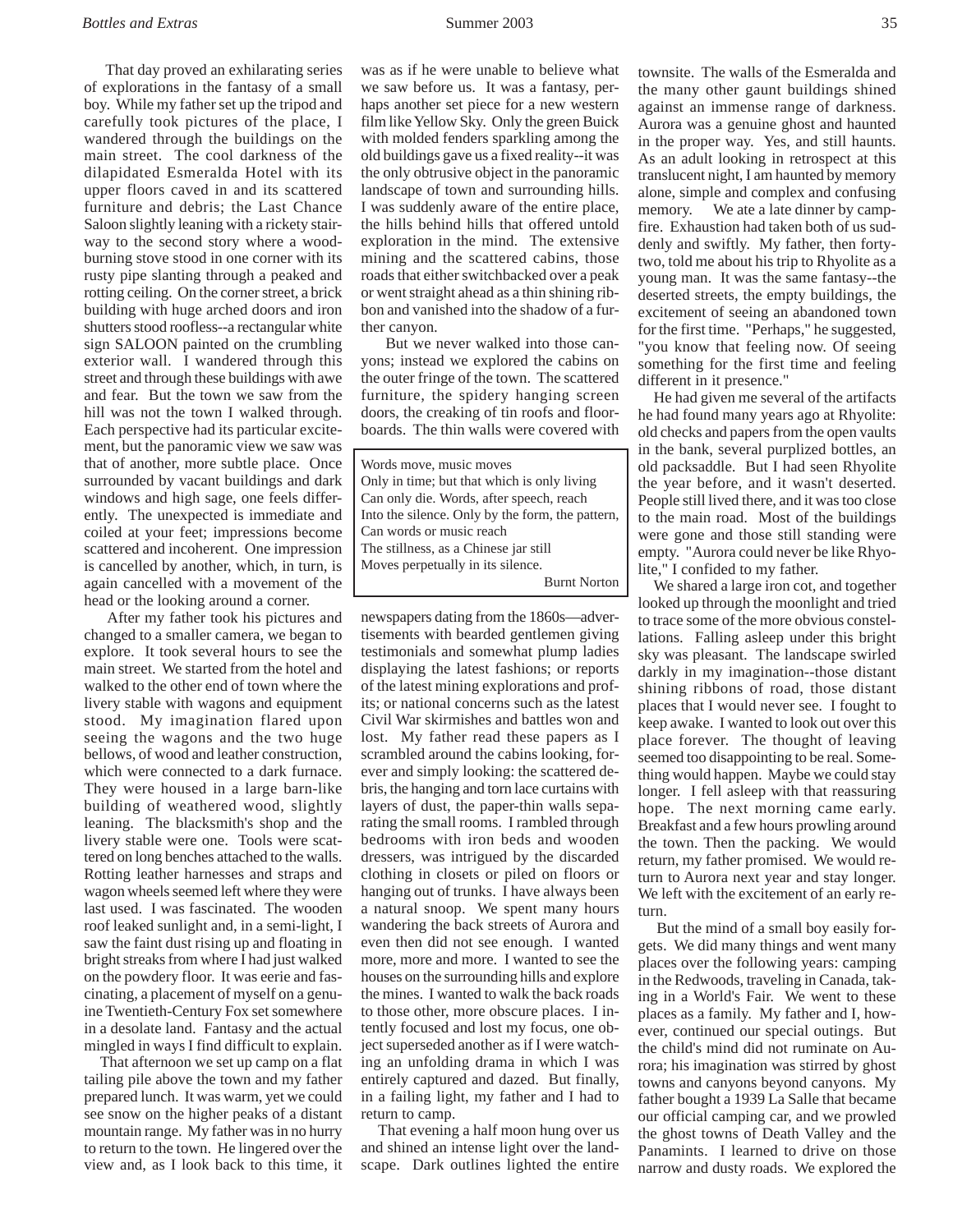more distant ruins of Hamilton and Treasure Hill, but we never once returned to Aurora.

 The years went by and I grew out of my fatness and learned to cope with rattlesnakes and open pits. I worked those inevitable first jobs and graduated from high school. I went to college, got married; the years passed quickly and I forgot about ghost towns and that place called Aurora. Graduate school came after my degree and temporary jobs and the raising of a family--those inescapable years of survival where one keeps a narrow and constant focus. Then a permanent job settled in, and we saved some money. I then suddenly realized that my son, a leaner version of myself at ten, had never seen any environment outside of Los Angeles and the occasional trips to Santa Maria to visit relatives. Where had those years gone and why so quickly? And for reasons too subliminal to know, I thought again of the Goddess of Dawn and that she has haunted me unknowingly for all these years. It was time to return to that place under moonlight and again explore what I had seen and what I had not seen.

 That first night my son and I camped at Bodie. Now a state park, Bodie seemed unchanged. The wood buildings leaned a little more perhaps and the rangers had shored up many of the structures that would have fallen under a heavy snow. It was early June and a cold wind blew through the town and through the small campground at the far end of the park. We were the only campers in this isolated area, and it felt good to sleep under a dark cloudy sky. I was excited. Yet the real thrill was ahead, that place of genuine ghostly attributes. Thinking back into my past did not let me sleep well that night. I thought of my father then and now. I thought of a father guiding his son as his father guided him and knew I had been lax. Not that my son and I were not close, but that I was always busy, somewhere out there. And somewhere out there I had lost a certain familial warmth.

 There secretly nestles within each of us that illusive area without time or place that remains changeless and immutable, an uncharted region that dark nights and cold winds and intimate memories restores to a painful and forever vivid truth. And these thoughts haunted me during the night, these thoughts and the thought of that Aurora of my childhood. Excitement and fear reigned supreme in my mind as I tried to appraise my past and my present.

 Humorously, I thought of my studies in college and how they had prepared me for this journey--the Deserted Village was Aurora in my fancy. The gothic novels in

far and distant lands became my dark landscape of memory. Yet my fancy was overshadowed by a haunting realization that history betrays us. We live out a certain time, then die. History tries to recover us, make something of what never was. But it fails. Only the particular historian is saved from the rubble. It is that simple and bleak. My father's father was a printer and, following his trade, lived in many places in the west, from Missouri to New Mexico to Colorado to Nebraska. His final job was in Glendale where he, a few years before his retirement, suddenly died. His passion was growing roses, and he seemed content with his garden and his small house. At sixty he was secretly and quietly resigned to the fates and aware that everyday living hammers us into a finely tuned and malleable working machine. My father never said much about his father, and I have a clear but scant image of him--a short, slender man in a ballooning white shirt bending over his prized roses.

 My son slept soundly beside me and was not concerned with these simple and ordinary truths among fathers. Adulthood broadens our childhood thoughts, yet still we remain miraculously childlike. We work and move around in the solemn duty of work, yet one person cultivates experience while another grows roses and still another, like my father, builds model trains. All are trapped in the particular, but they have developed minds to transport them willingly from such prosaic matters to that other world--the intense moment where one is suddenly focused and alive. And I am hammered on that anvil with my father and my father's father. My son slept in unawareness, yet he too will be forged into that resigned silence and escape.

 It was difficult to sleep that night. Finally, and with the gradual lessening of tension, my thoughts of sorrow and excitement passed into the darkness around me; and I was oblivious. Our thoughts so often escape unnoticed, as slight moments that roll and drift in a certain comfortableness, then vanish to await another silent entrance.

 It was a clear morning with a slight cold breeze. The road out of Bodie had changed. I could see traces of the old road my father and I had taken on the other side of the creek. The road was graded and wider; they had built culverts where my son and I now crossed the creek. I had problems finding the turn off to Aurora. Something was changed--they had put a new road through. We were not traveling the same roads, yet we were nearing the same canyon. As we drove higher into the pinion forest, I saw the first signs of mining. A ridge of tailings spilled from a dark tunnel above us, a tumbled down rock cabin held precariously to a cliff where a narrow rock-lined road switchbacked above us. This was a country I vaguely remembered. The road smoothly lifted toward the top of the crest and a jackrabbit lay smashed on the beveled edge of the gravel road--it almost made it into the high brush.

 My father simply crested the hill and there it was, but we were on a different hill and the town of Aurora eluded me. I came to the place where I thought it was: the valley below and the surrounding hills seemed familiar. But there was little that was the same. A pick-up was parked below us and two men, a few feet away from it, were digging beside a narrow and heavily eroded road. I decided to drive back and see if I could find where the old road came into the town. But it wasn't there. I returned to where we started and drove into the canyon and parked where three roads joined. Where had I made my mistake? My son was impatient.

 The men looked up as we approached, and I asked the inevitable question. And their answer brought back the eerie forebodings and doubts of last night's sleeplessness. We were standing in the center of Aurora. Around us were the last remnants of that once fabulous place.

 The hills surrounding us were bare of houses. Looking up the road where we stood, I saw the faint remnants of a couple of buildings and the shine from a downed roof of tin. Quickly surveying the terrain around me, I saw a few bundles of dry boards that were once cabins. But there was little to see of the old town--some gigantic holes that once were basements, a few scattered bricks and broken board. The Aurora of the past was gone forever. My son was clearly disappointed. Looking out over the nothing that for him never existed, I wondered how he felt on seeing this vast vacancy.

 I felt a sudden sense of betrayal and loss. My son can never see what I saw or would like to see again. The frustration of his look I felt keenly, and it brought me back to that other early morning so many years ago when I was eager for discover. The silence of that place was broken by voices, the scraping of shovels on rock, a distant sound of an engine. The vision I had kept tucked away all these years was broken, irredeemable.

 The men had been camped at Aurora since yesterday and showed us some of the artifacts they had dug in the ruins. A few bottles, an iron grate, assorted pieces of iron. That was all that was left of Aurora. They had dug into a dump some five feet into the ground and pulled out pieces of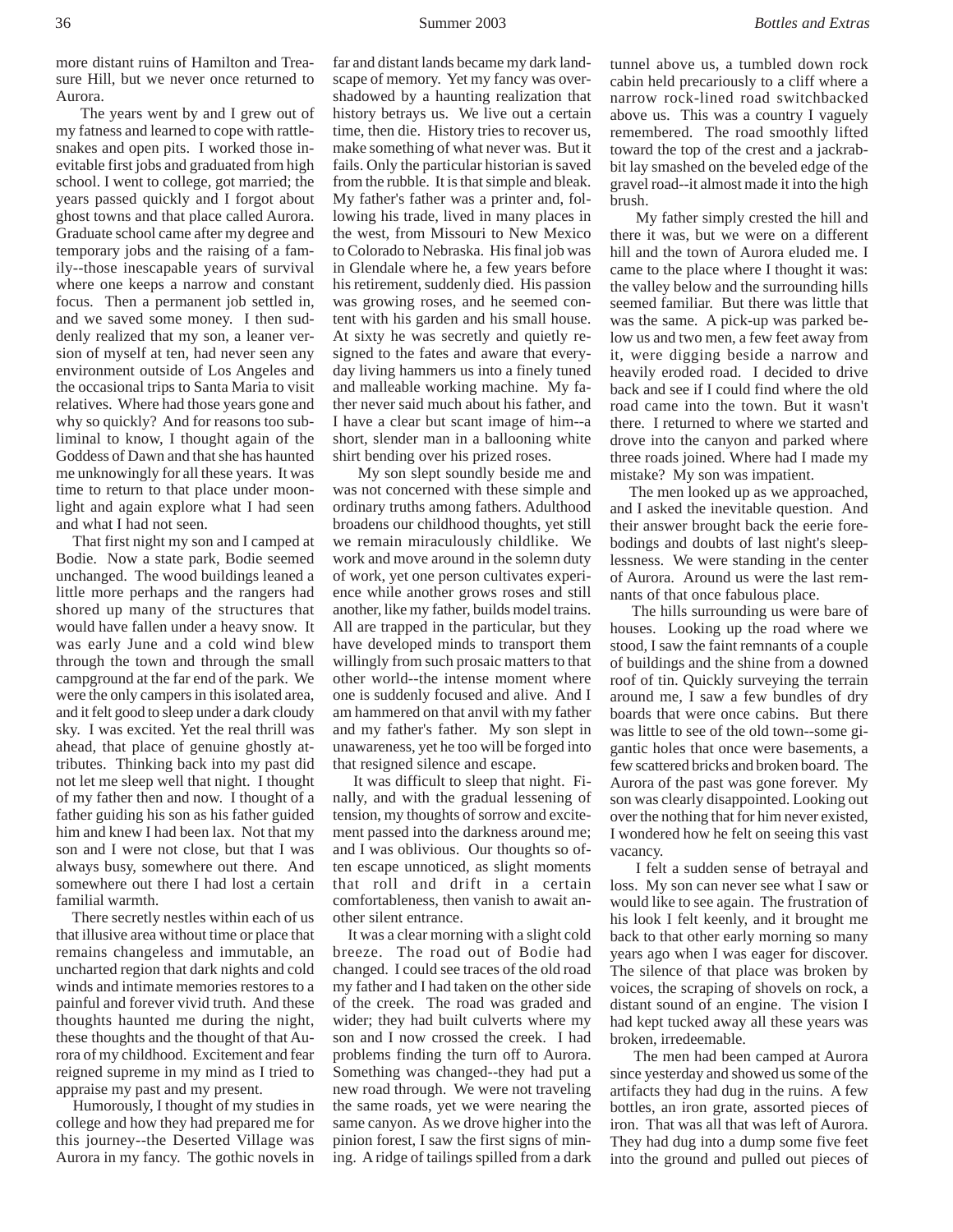older father knew more about the place than did the younger father. His photographs revealed much detail that had been forgotten. Yet the photographs seemed of an alien place to the younger father who remembered the sagebrush and the overall deserted town shimmering from that height

 The older father had not taken any photographs of the entire town, but merely this particular building and that particular building. How can my son understand what the fathers had seen on that spectacular day? My son couldn't understand why the fathers had not returned to that place. And why had not more photos been taken to show where buildings were? But the fathers were tenacious in their quest to piece together the town. They kept comparing the photographs that each had taken--the ones with buildings and the ones

in an early morning light.

bone and plate and rusted tin cans. Each stratum held a different Aurora. They tossed out pieces of melted glass from the oldest layer, the Aurora of the early 1860s. Then dug higher into the bank that was caving in and scraped out pieces of a later Aurora during its last, short-lived boom at the turn of the century. They could date the shards of glass and the rusted artifacts, but even these discoveries of such wonders could not reclaim the town of my imagination.

 The excavations and the unearthed remnants of the town fascinated my son. We walked over the site, but it was difficult to piece together where the buildings stood. The Last Chance Saloon still partially remained, but the Cain house, which dead-ended the street, was gone, except for an occasional broken brick. I noticed for the first time the many flat

places where buildings had once stood, but my memory of those buildings failed. We walked what was once the main street and I tried to imagine where the major building had been.

 My son was excited. He wanted to dig for artifacts and walk over the hills into the mountains. He was ready to travel, to set up camp and start looking around. How do you know where to dig? Let's walk over that hill

and explore. So we spent a week in Aurora and walked the surrounding hills and farther back. We followed washed out roads the car couldn't take and searched old cabins in the mountains many miles from the town. We became fascinated by the country and the exploration. Yet the other Aurora always remained in the back of my mind. I saw my father walking the main street in silence with his large Graphlex. The squeezing of the bulb, the long exposure, and the loud metallic snap of the closing shutter. What became of that man and boy?

 After the vacation my son and I returned home to discover more about that place. The two fathers and the son dug out the old photographs. The two fathers tried to reconstruct what they saw twenty-one years ago--where each building had stood and how large the town actually was. The

without buildings. They were resolute in their quest, and the older father had some very early photographs of Aurora in a book. Comparing the 1889 photographs to his and his son's photographs, the older father was suddenly amazed: "Here's where the saloon was, remember that cross street? Here's where that hotel stood, the one on this end of town," he gestured. "Remember, it was farther down the main street than the saloon. Look here," my father insisted. "Here's that fancy mansion and that shadow must be the bank."

 My father was quite proud of himself. He patched up time, took out the abstract and replaced it with real brick. He reorganized my photographs of empty sites or holes where buildings had once stood and matched them to an image of real buildings. Streets came alive for him as he squinted over this old photograph and

transcribed its arrangement onto these newer ones. He shifted the glass from one building to another, from one photograph to another, from darkness to light and from one rearrangement to another with perfect satisfaction. He saw again the town he photographed and was convinced of his rightness. "Look," he reaffirmed. "This was the large hotel on the other corner. Here's that place with the fancy scrollwork. Remember. What was that guy's name, Cane? Anyway, he must have built a garage on sometime after this photograph was taken." I watched him there, puzzling over his reconstruction. My son and I finally confirmed his findings, yet I wasn't positive.

 That's the way our reconstruction went. I made several trips to the library and found chapters of books on Aurora. I found more photographs taken of it, one a panoramic

view taken at the turn of the century. But this was a different town than I had remembered. The buildings seemed the same, but the landscape was different. The main street in the photograph seemed on higher ground than the actual main street I remembered. And the main street that my son and I had walked, filled with basement cavities and scattered bricks, was a deeper ravine yet.

What I saw in these earlier photographs was that there was not a single Aurora. What had been has changed and again changed.

 So the two fathers and son returned to this many-layered city with their varied points of view. We looked the place over and camped on a small knoll a short distance beyond the town site. In the evenings we made our plans, selected locations where an unsuspecting artifact might be unearthed. The two fathers drank coffee with brandy to keep the chill off. The nights seemed colder to the fathers, but the son was ready for adventure. We felt good under the excitement of impending exploration. I had reaffirmed that valuable lesson of how fathers and sons endure and live out their time. We escaped into the desert to labor intensely under another hot sun; yet we were happy in that

![](_page_3_Picture_15.jpeg)